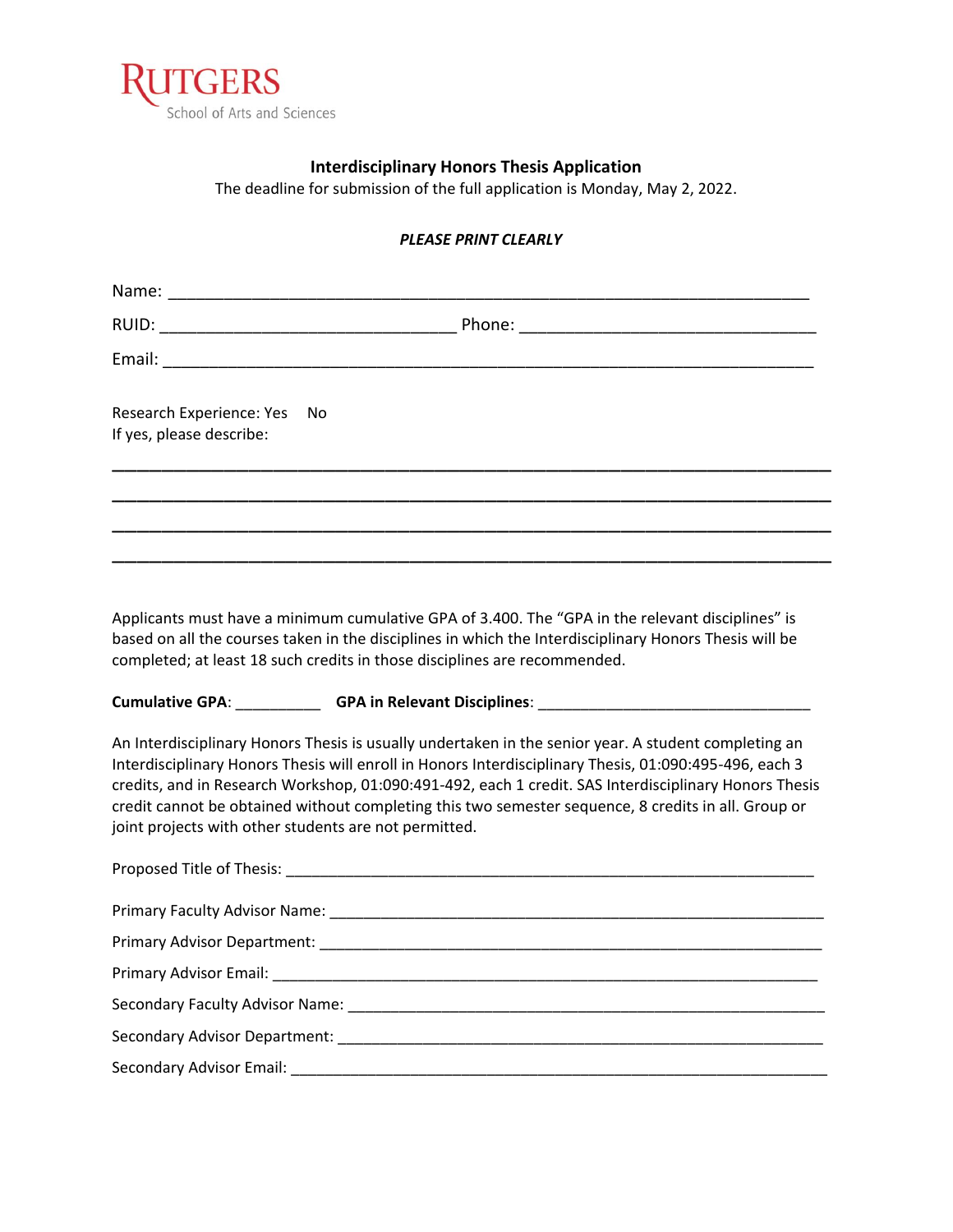

### Faculty Advisor Approvals and Student Acknowledgement

APPROVAL OF THESIS ADVISORS: I have reviewed this SAS Interdisciplinary Honors Thesis proposal, and I agree to act as thesis advisor for the project. I understand that an oral defense is required.

#### PLEASE PRINT CLEARLY

Primary Faculty Advisor

| Name                      | <b>Faculty Title</b> |  |
|---------------------------|----------------------|--|
| Signature                 | Department & Campus  |  |
| Secondary Faculty Advisor |                      |  |
| Name                      | <b>Faculty Title</b> |  |
| Signature                 | Department & Campus  |  |

FOR LABORATORY PROJECTS ONLY: Check here if lab agrees to supply all necessary materials and equipment \_\_\_\_\_\_

FOR PROJECTS INVOLVING HUMAN SUBJECTS: I understand that if my project involves interviewing, surveying, observing, sampling, testing, or obtaining private identifiable data on human subjects, I must follow the protocol of the [Human Subjects Protection Program.](https://research.rutgers.edu/researcher-support/research-compliance/human-subjects-protection-program-irbs) Check the appropriate option below:

My project DOES involve human subjects and will require IRB approval. I will comply with all requirements and heed all deadlines.

My project DOES NOT involve human subjects or require IRB approval.

STUDENT ACKNOWLEDGEMENT OF RESPONSIBILITIES: I agree to comply with the policies of the SAS Interdisciplinary Honors Thesis. I understand that the thesis and oral defense must be completed by the established deadlines.

Signature Date

Please initial:

\_\_\_\_\_\_\_ I understand that if I register to undertake an SAS Interdisciplinary Honors Thesis, I may not register for additional independent study courses or research credits and may not sign up for more than a total of 19 credits. \_\_\_\_\_\_\_ I intend to graduate in May 2023.

\_\_\_\_\_\_\_\_\_\_\_\_\_\_\_\_\_\_\_\_\_\_\_\_\_\_\_\_\_\_\_\_\_\_\_\_\_\_\_\_\_\_\_\_\_\_\_\_\_\_\_\_\_ \_\_\_\_\_\_\_\_\_\_\_\_\_\_\_\_\_\_\_\_\_\_\_\_\_\_\_\_\_\_\_